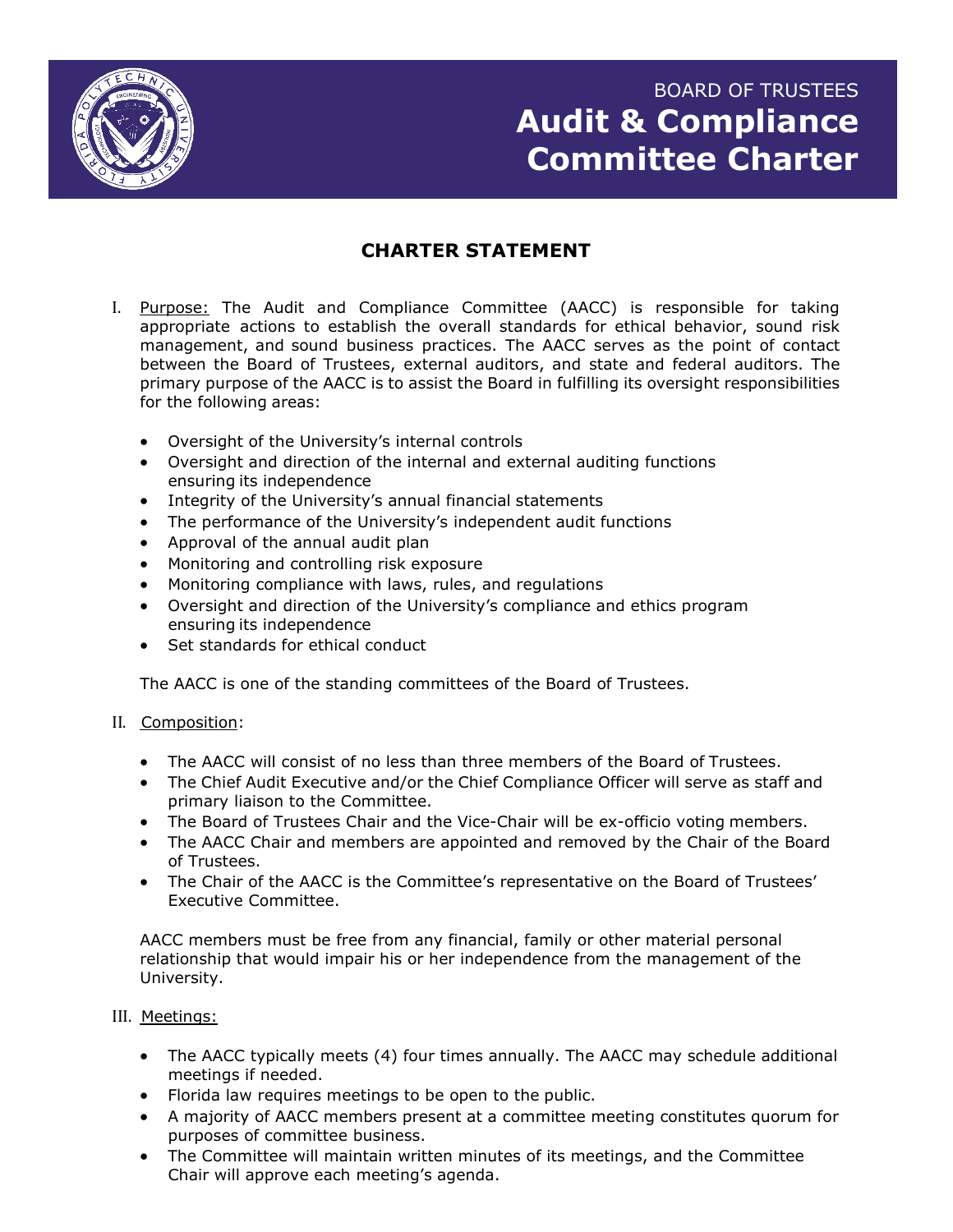- The AACC may invite members of management, auditors, or others to attend meetings and provide pertinent information.
- The Chair of the Committee shall discuss the meeting agenda with the Chief Audit Executive and/or the Chief Compliance Officer prior to each meeting to finalize the agenda and review the issues to be discussed. Meeting agendas and the supporting materials will be provided in advance and the committee members will be briefed prior to each meeting.
- IV. Authority: To fulfill its oversight role, the AACC has the authority to investigate or study matters within the AACC's scope of responsibility. The Board authorized the Committee to:
	- Perform activities within the scope of its charter.
	- Have unrestricted access to management, faculty, and employees of the University and its DSOs, as well as to all their books, records, and facilities.
	- Study or investigate any matter related to audit, compliance, or related concerns such as potential fraud or conflicts of interest that the Committee deems appropriate.
	- Engage independent counsel, independent accountants and other advisers as it deems necessary to discharge its duties.
	- Provide oversight and direction of the internal auditing function, of external auditors, and of engagements with state auditors.
	- Provide oversight and direction of the institutional compliance, ethics, and risk program, and be knowledgeable of the program with respect to its implementation and effectiveness.
	- Perform other duties as assigned by the Board.

The AACC shall inform the Board of all actions and the results.

- V. Confidential/Exempt Issues: Issues being addressed by the Audit and Compliance Committee are subject to Chapter 119, Florida Statutes (Public Records). Meetings are confidential and exempt from the public when the discussion involves sensitive issues related to individuals or an on- going investigation related to Sections 112.3187- 112.31895, Florida Statutes - "Whistle-blower's Act".
- VI. Responsibilities and Duties: The AACC has the following responsibilities and duties:

## General:

- Assist the Board of Trustees in fulfilling oversight responsibilities in relation to financial reporting, internal control systems, risk management systems, compliance with laws rules and regulations and internal and external audit functions. Its role is to provide advice and recommendations to the Board within the scope of this Charter.
- Adopt flexible procedures in order to react to changing conditions and provide reasonable assurances to the Board that the scope of audit services and the adequacy of the internal control systems are in compliance with state and federal laws, regulations and requirements.
- Adopt a formal written charter that specifies the scope, responsibilities, processes and practices of the committee. The charter should be reviewed annually.
- Report committee actions to the Board that the committee may deem appropriate.
- Direct the Chief Audit Executive and/or the Chief Compliance Officer (CAE/CCO) to conduct investigations into any matters within its scope of responsibility and obtaining advice and assistance from outside legal, accounting, or other advisers, as necessary, to perform its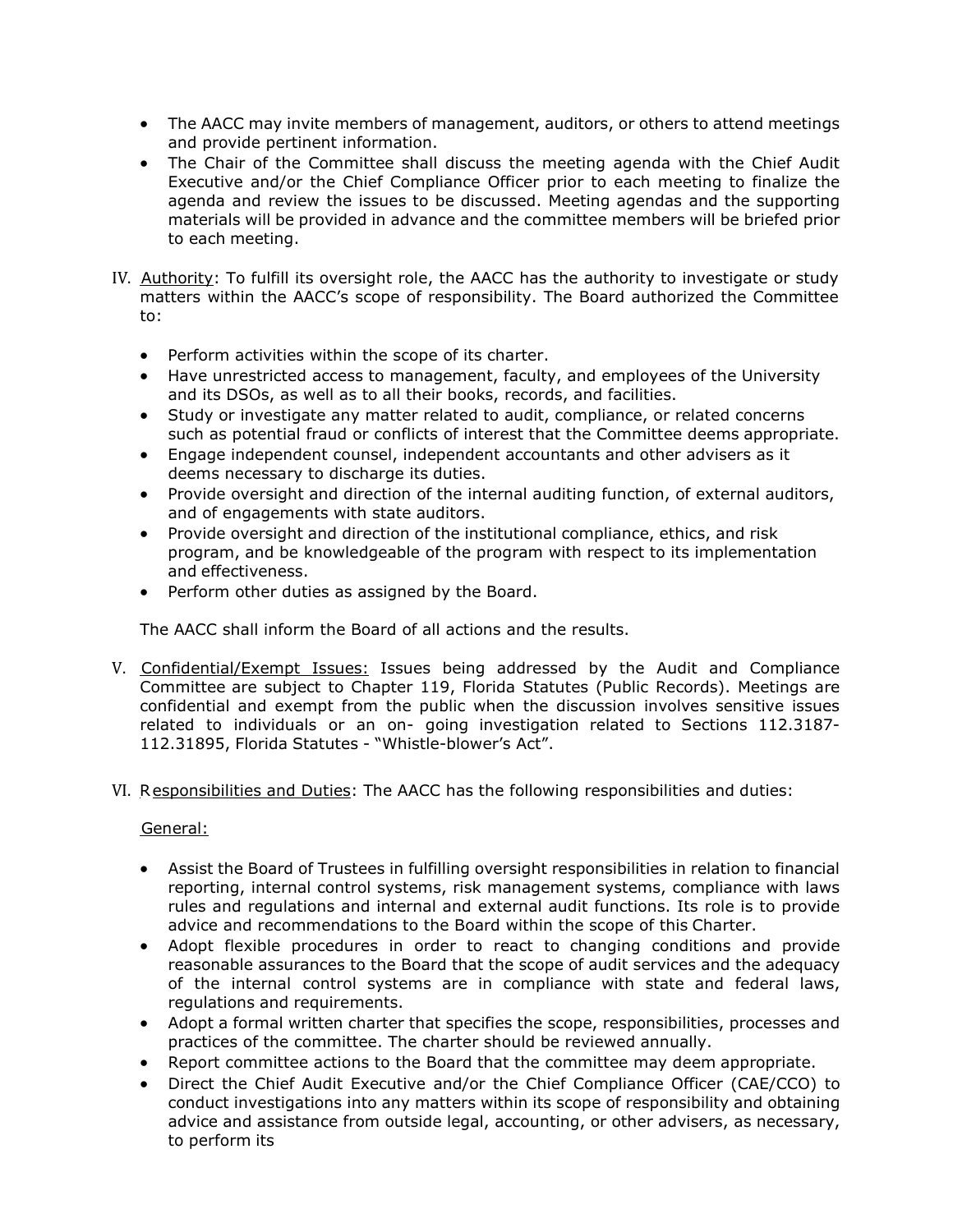duties and responsibilities. Meeting with and seeking any information it requires from employees, officers, directors, or external parties.

- Conduct or authorize investigations into matters within the committee's scope of responsibilities. The AACC is empowered to retain independent accountants, counsel, or others to assist it in the conduct of any investigation.
- Perform other governance oversight as assigned by the Board.
- Review and monitor implementation of management's response to internal and external audit recommendations.

#### Internal Control:

Regarding internal controls, the AACC will:

- Consider the effectiveness of the University's internal control systems, including information technology security and control.
- Understand the scope of internal and external auditors' review of internal control over financial reporting, and obtain reports on significant findings and recommendations, together with management's responses.
- Review management's written responses to significant findings and recommendations of the auditors, including the timetable to correct weaknesses in the internal control system.
- Review the adequacy of accounting, management, and financial processes of the University and its DSOs.

#### Financial Statements:

The AACC must receive and review Auditor General financial statement audits related to the University and conducted for the purpose of determining whether the University:

- Presented the basic financial statements in accordance with generally accepted accounting principles;
- Established and implemented internal controls over financial reporting and compliance with requirements that could have a direct and material effect on the financial statements; and,
- Complied with the various provisions of laws, rules, regulations, contracts, and grant agreements that are material to the financial statements.

Receiving and reviewing any disclosure of: i) significant deficiencies and material weaknesses in the design or operation of internal control over financial reporting which are reasonably likely to adversely affect the System's ability to record, process, summarize, and report financial data; and

ii) any fraud, whether material or not, that involves management or other employees who have a significant role in the System's internal controls.

The AACC will follow up, as it determines appropriate, on any findings contained in Auditor General financial statement audits of the Board Office and State University System of Florida.

#### External Audit:

With regard to external audits, the AACC will: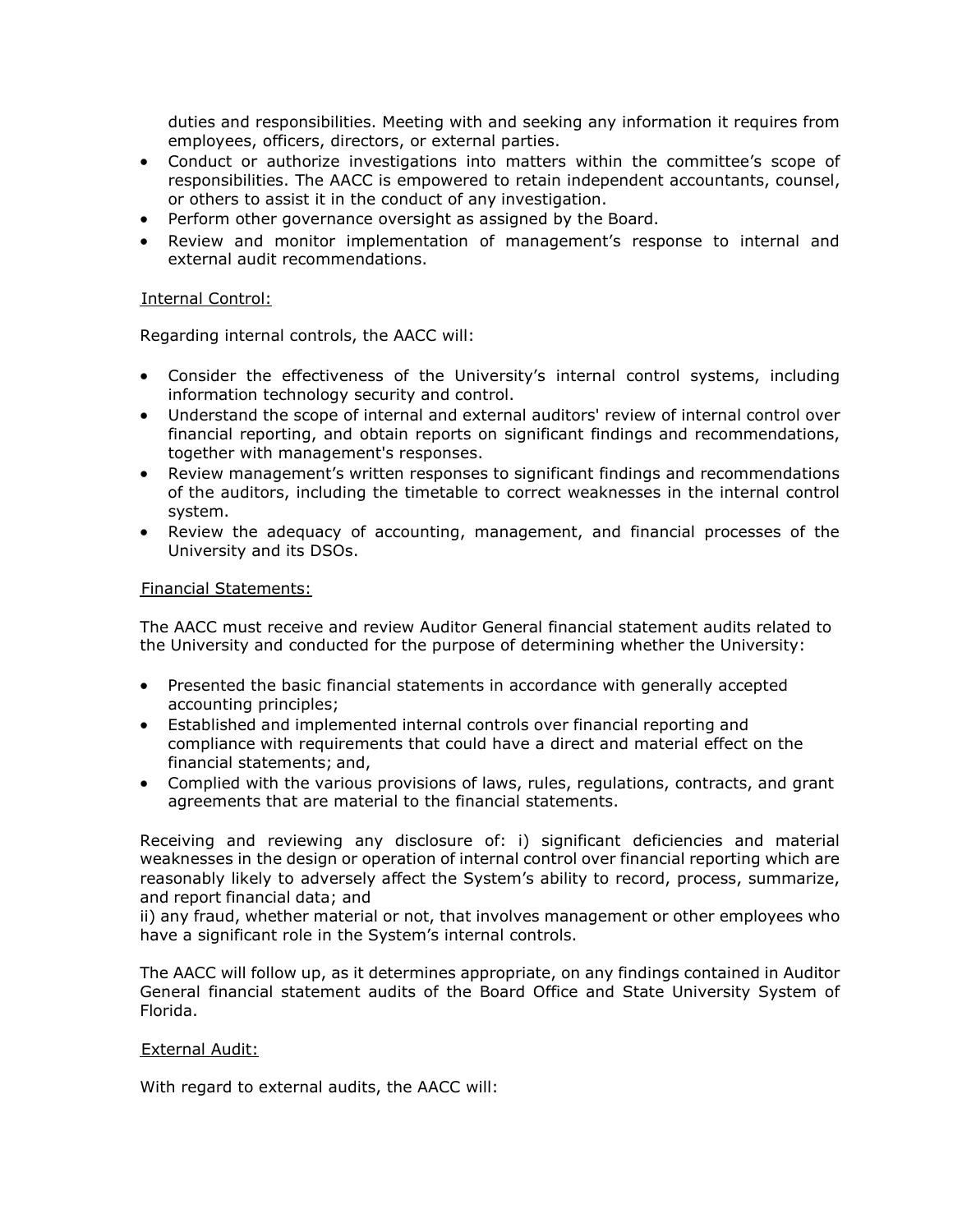- Receive and review all external auditors' reports of the University, including that the University's Boards of Trustees and its President take timely and appropriate corrective actions.
- If the AACC determines that circumstances require special purpose audits beyond that provided by the Auditor General of the State of Florida, then the AACC will:
	- $\circ$  Review and approve the selection of external auditors or may delegate such authority to the President.
	- $\circ$  Review and approve the audit plan and significant changes to the plan.
	- $\circ$  Review all significant findings and recommendations noted by external auditors.
- Meet periodically with appropriate University staff and independent auditors to discuss and evaluate the scope and results of audits.

## Internal Audit:

With regard to internal audits, the AACC will:

- Approve the internal audit charter.
- Review the independence, qualifications, activities, performance, resources, and structure of the internal audit function and ensure no unjustified restrictions or limitations are made.
- Review and approve the proposed internal audit plan for the coming year or the multiyear plan and ensure that it addresses key areas of risk based on risk assessment procedures performed by Audit in consultation with management and the AACC.
- Review the CAE/CCO's performance of audit activities relative to its plan.
- Ensure that significant findings and recommendations made by the internal auditors and management's proposed response are received, discussed, and appropriately resolved.

#### Compliance and Ethics Program:

With regard to compliance, the AACC will:

- Approve the compliance charter.
- Review the effectiveness of the University's efforts to comply with Board of Governors Regulations and any applicable Federal, State and local laws, rules, and regulations.
- Review and approve the Compliance Program Plan and any subsequent changes.
- Review the independence, qualifications, activities, resources, and structure of the compliance and ethics function and ensure no unjustified restrictions or limitations are made.
- Review the effectiveness of the compliance and ethics program in preventing or detecting noncompliance, unethical behavior, and criminal misconduct and ensure that it has appropriate standing and visibility across the University.
- Ensure that significant findings and recommendations made by the CAE/CCO are received, discussed, and appropriately resolved.
- Ensure that procedures for reporting misconduct, or ethical and criminal violations are well publicized and administered and include a mechanism that allows for anonymity or confidentiality, whereby members of the university community may report or seek guidance without the fear of retaliation.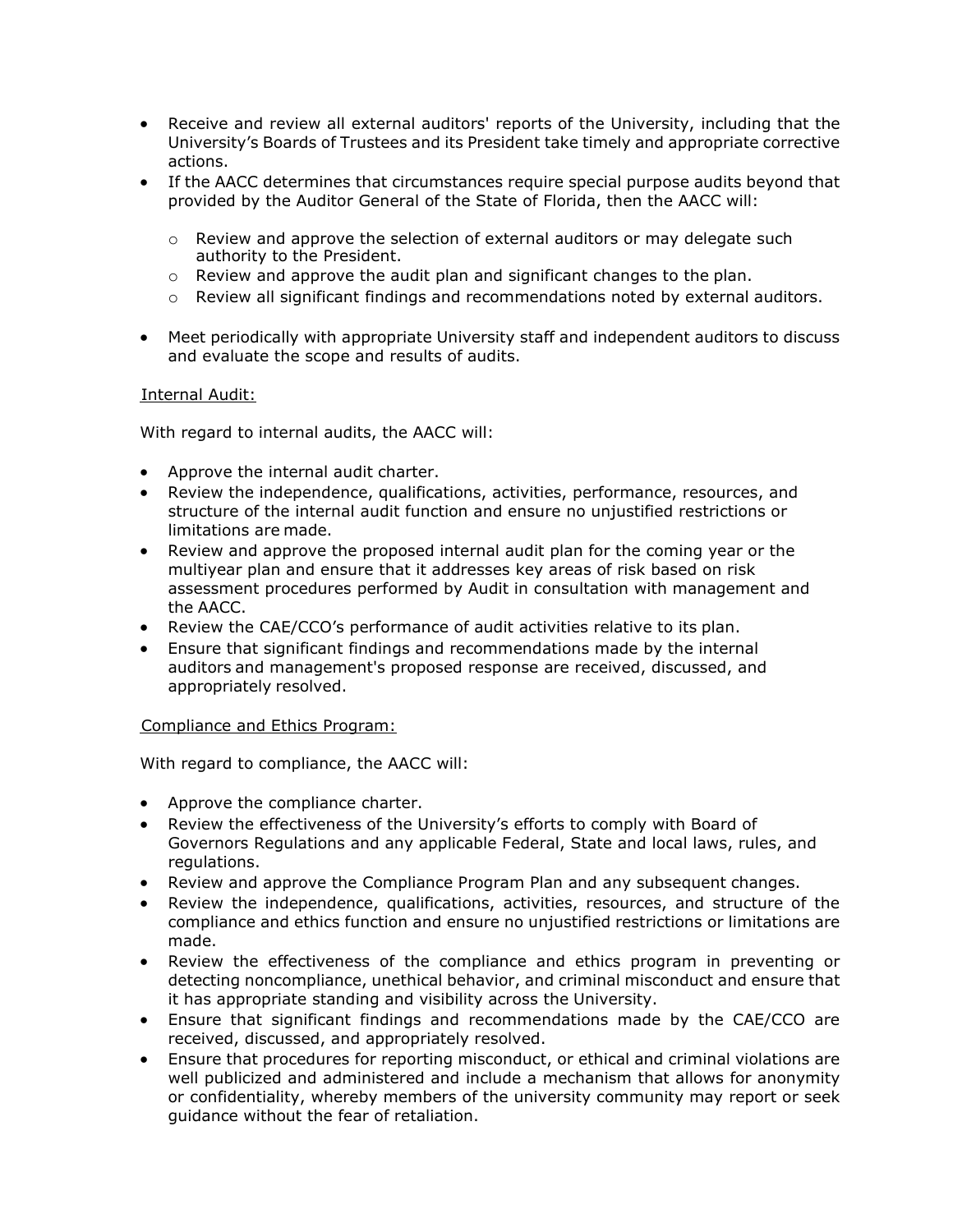- Review the effectiveness of the system for monitoring compliance with laws and regulations and management's investigation and follow-up (including disciplinary action) of any wrongful acts or non-compliance.
- Review the proposed compliance and ethics work plan for the coming year and ensure that it addresses key areas of risk and includes elements of an effective program as defined by Chapter 8 of the Federal Sentencing Guidelines.
- Obtain regular updates from the CAE/CCO regarding compliance and ethics matters that may have a material impact on the organization's financial statements or compliance policies.
- Review the findings of any examinations or investigations by regulatory bodies.
- Review the University and DSO conflict of interest policies to ensure that: 1) the term "conflict of interest" is clearly defined, 2) guidelines are comprehensive, 3) annual signoff is required, and 4) potential conflicts are adequately resolved and documented.

# Investigative Responsibilities:

With regard to investigations, the AACC will:

- Ensure a process exists for receiving anonymous complaints and review the nature and disposition of reported matters.
- Institute and oversee special investigations as needed.
- Direct the CAE/CCO to conduct, coordinate, or request investigations when the Board determines that the University is unwilling or unable to address credible allegations relating to waste, fraud, or financial mismanagement.
- When requested by the Office of General Counsel, Title IX Coordinator, or the University Police, direct the CAE/CCO to assist them in their investigations.

# Reporting Responsibilities:

- Regularly update the Board about its activities and make appropriate recommendations.
- Ensure the Board is aware of matters that may cause significant financial, legal, reputational, or operational impact to the University or its DSOs.
- Receive a summary of findings from completed internal and external audits and the status of implementing related recommendations.
- Receive a summary of findings from completed reports related to the compliance, ethics, or risk programs.

# Other Responsibilities:

The AACC's other responsibilities include but are not limited to performing activities consistent with this Charter, regulations, rules, and governing laws that the Board or AACC determines are necessary or appropriate.

## Evaluating Performance:

- Evaluate the AACC's own performance, both of individual members and collectively, on a periodic basis and communicate the results of this evaluation to the Board.
- Approve decisions regarding the appointment, replacement, and removal of the CAE/CCO. This responsibility will help ensure the CAE/CCO is independent and possesses the